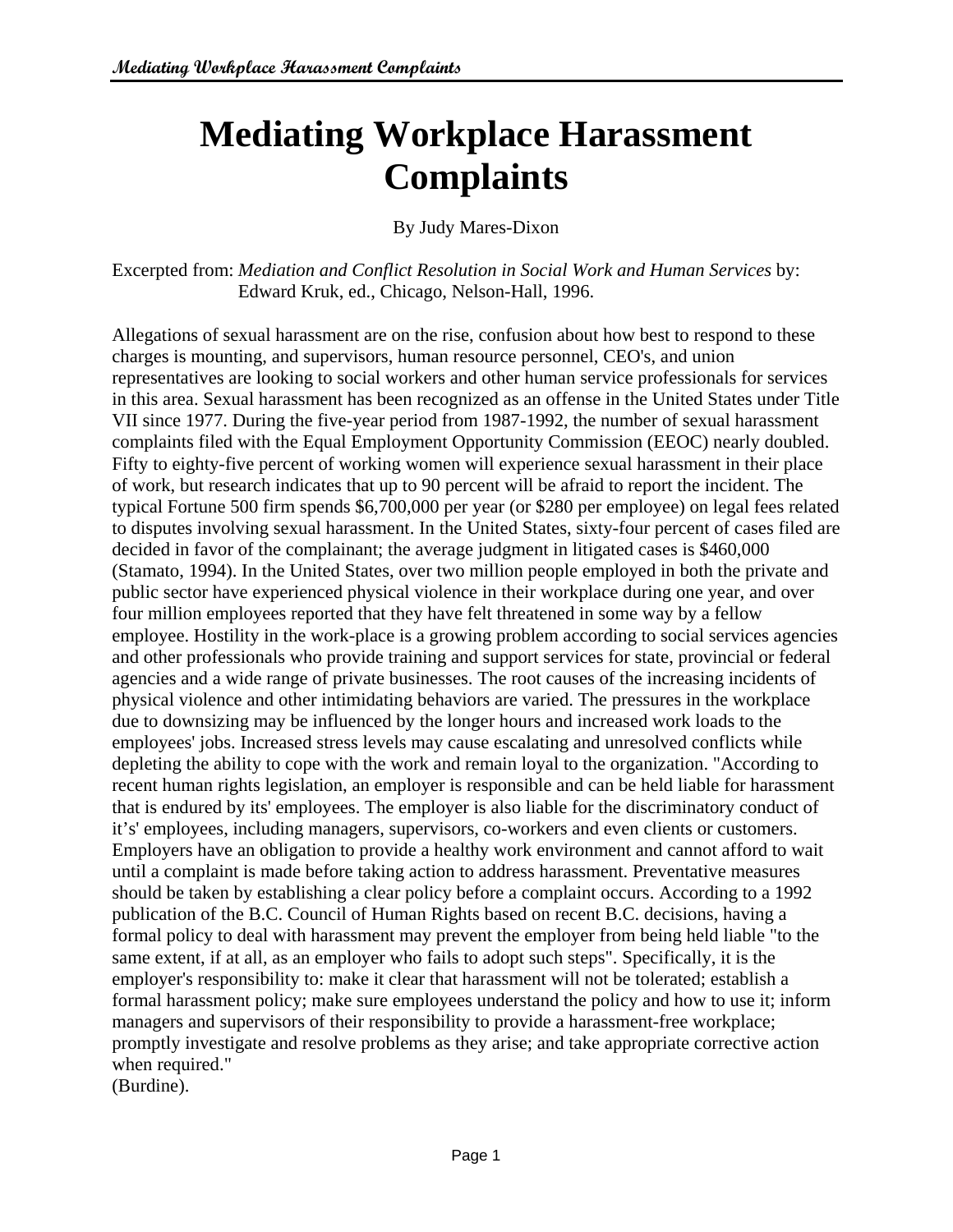## *Theory, Debates and Trends*

Workplace mediation involves a third party who assists employees in conflict to negotiate an acceptable settlement of contested issues. Mediation is frequently used to avoid or overcome an impasse when employees have been unable to negotiate an agreement on their own. This chapter will focus on harassment complaints including sexual harassment complaints and when it may be appropriate to use mediation to resolve these complaints.

"Workplace harassment includes a range of behaviors which undermine the dignity, morale, safety and respect of the individuals or groups involved. According to the B.C. Council of Human Rights, workplace harassment is defined as verbal, visual or physical conduct which has the effect of unreasonably interfering with an individual's or group's work performance, or which creates an intimidating, hostile or offensive work environment." (Burdine) Harassment complaints may involve charges of discrimination, sexual harassment, or claims of personal harassment or intimidation. Forms of workplace harassment include: humiliation, threats, intimidation, abuse of power, rumors, back-stabbing, blackmail, exploitation, ostracizing, isolating, physical assault, malicious teasing, offensive gesturing or abusive language, and defacement or destruction of property. (Burdine)

According to the U.S. Department of Regulatory Agencies, sexual harassment behavior includes: unwelcome sexual advances, requests for sexual favors, and other verbal or physical conduct of a sexual nature when: submission to such conduct is made either explicitly or implicitly a requirement of employment; the individual's response to such conduct is used as the basis for decisions which deny that individual rights protected by law; work performance is affected; such conduct creates an intimidating, hostile or offensive work environment. Forms of sexual harassment include: obscene gestures, staring or leering, sexually suggestive comments about an employee's appearance, unwelcome touching, displaying sexually oriented pictures, requesting sexual favors in return for a job or other employment benefit.

In this chapter, the term "complainant" refers to the individual who believes that he/she has been or is being harassed. The term "respondent" refers to the individual(s) who the complainant is charging with the harassment or with the responsibility of stopping the harassment.

Who are the mediators of workplace harassment disputes? Harassment complaints are usually mediated by experienced conflict resolution professionals who have a background in employment law, civil rights, personnel management, or counseling. Workplace harassment mediators need to have a solid understanding of the laws prohibiting sexual harassment and discrimination. The mediator also needs to be familiar with the organization's policies prohibiting workplace harassment, including the remedies available to the complainant if the respondent is guilty of harassment behavior. Finally, workplace harassment mediators must be "neutral". "Neutral" doesn't mean that the mediator is void of opinions or values regarding discriminatory behavior, sexual harassment or other forms of unacceptable conduct in the workplace. The term "neutral" does require the mediator to carefully assess whether his/her experience and the opinions and values formulated from that experience, will allow him/her to treat both the complainant and respondent with respect and strongly advocate for the process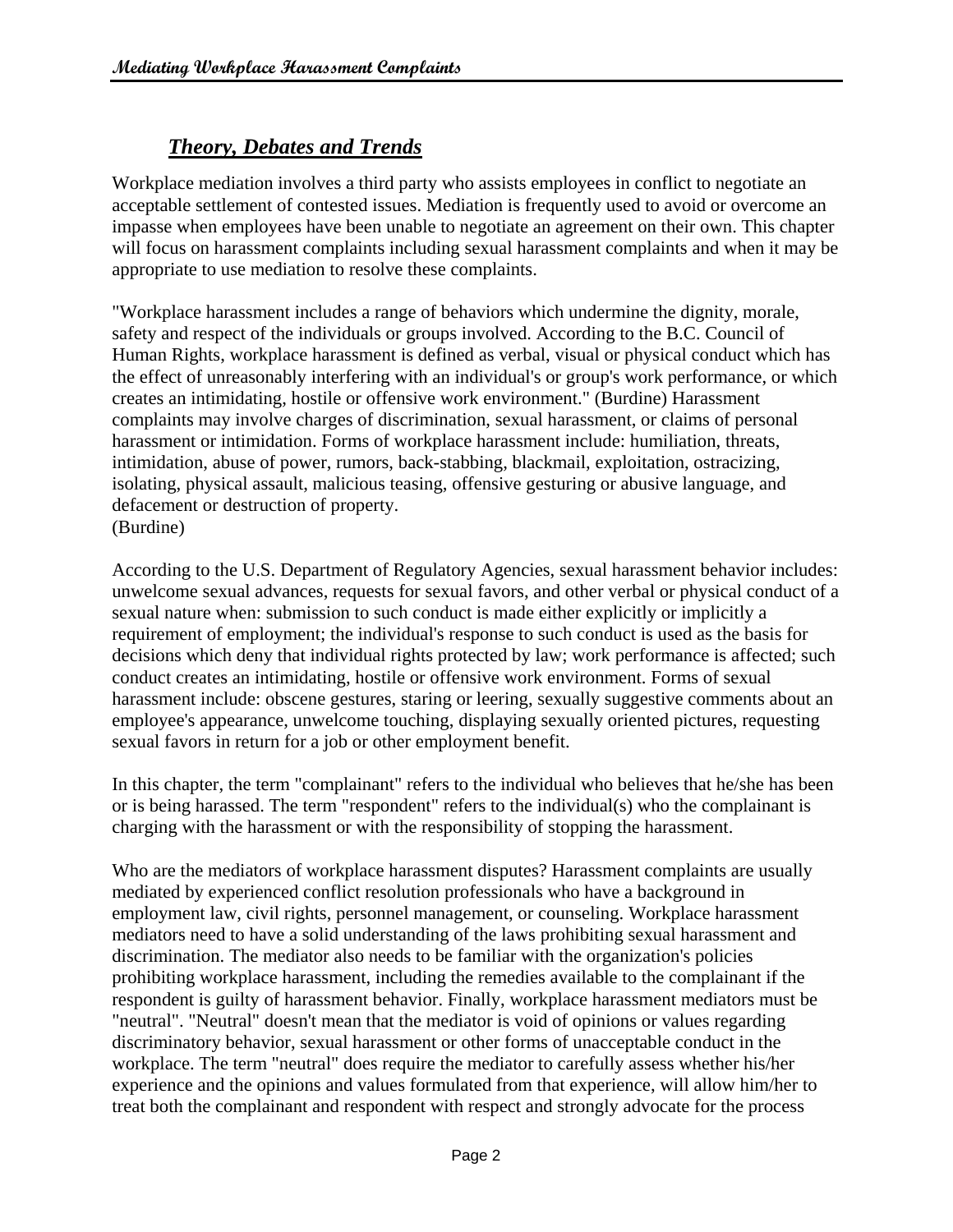itself. Individuals who have been victims of discrimination, physical violence or sexual harassment should not automatically rule out the possibility of mediating these types of cases. However, an honest assessment of the ability to view these cases with an open mind is necessary.

#### *Why is Mediation an Appropriate Procedure for Resolving Harassment Disputes?*

The forces impelling private corporations and governmental organizations toward the use of mediation to resolve harassment situations include the escalating costs of litigation, the strain on human resources during a time of downsizing, the pressure to increase productivity in the face of increasing competition, and the need to provide a safe workplace for all employees by eliminating violence and other forms of harassment.

Mediation can build workplace morale and enhance communication. If disputants are able to resolve their own disagreements, disputes and conflicts, the need to appeal to outside sources and rely on cumbersome external procedures will be minimized. Litigation and arbitration of harassment disputes is on the rise, primarily because employees believe that these procedures will protect their interests. Mediation is only successful when both management and nonmanagement employees believe that the mediator and the process are accessible, fair, impartial and highly respected throughout the organization.

Mediation is less adversarial than more formal processes. The voluntary, non-adversarial, noncoercive nature of the mediation process offers the opportunity to explore the most important and problematic concerns of each party.

Mediation is also less formal and more expedient than more formal processes and it prevents unnecessary time delays, paperwork, and the stress and frustration that may result. In mediation, decision-making authority is retained by the employees; employees have control over the outcome. This means that the process is more predictable the likelihood that any settlements reached will be honored, and it enhances mutual ownership of the settlement. Mediation places the decisions in the hands of the people who are usually in the best position to know which solution will work and which will not. They can usually evaluate the impact of each proposed solution on their future working relationships and careers.

Mediation programs, when administered correctly, protect confidentiality. When the parties involved are protected by confidentiality, they are better able to identify what most concerns them, prioritize and focus on that which is most important to resolve, discuss how they want these issues to be resolved, and reach agreements on how to deal with future problems. Mediation also offers greater flexibility in regard to the issues to be discussed and the possibilities for agreement. Often solutions which are imposed by a third-party are viewed as unjust, unhelpful, ambiguous, or simply unacceptable. When mutually agreed upon, mediation enables employees to avoid the trap of deciding who is "right" and who is "wrong", instead, employees can focus on clarifying what really occurred, how each felt, what could have been done differently, and how they can rectify the situation. They can "expand the pie" and develop solutions which address their underlying concerns; these often include "saving face", offering and accepting apologies, and outlining specific behaviors and expectations which are designed to ensure that problems will not re-occur.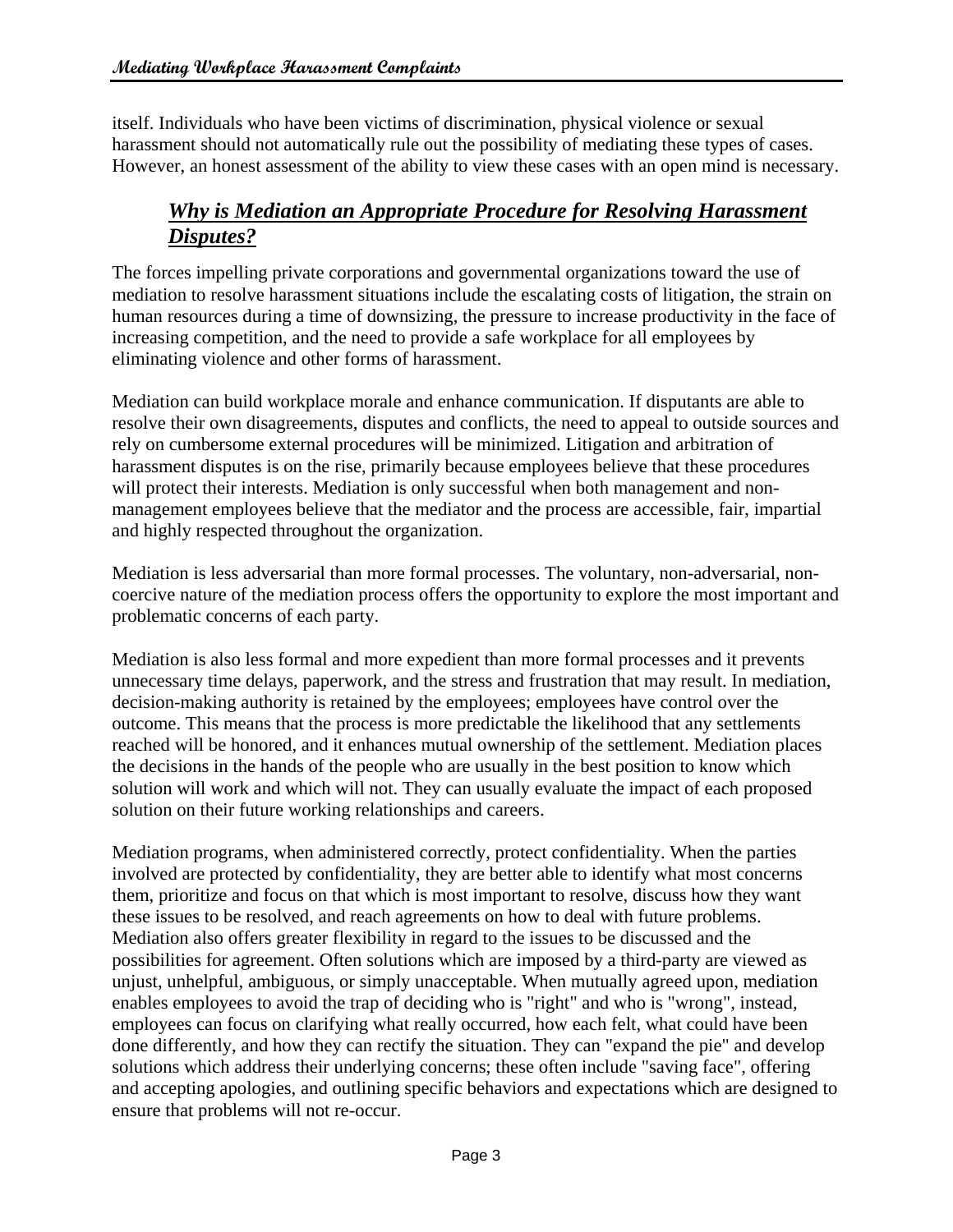The fact that mediation does not focus primarily on attributing fault does not mean that a harasser cannot and will not be disciplined. Rather, the employee will discover how his behavior affected the complainant, and how the complainant would like to see the situation rectified. Mediation offers the harasser the opportunity to apologize for his behavior, clarify his intentions, and accept, if not agree to, appropriate disciplinary action which is dictated by organizational policy or management prerogative.

Mediation is usually considerably less expensive than litigation. The costs involved in using internal or external mediators are usually less than that of lawyers. Furthermore, the cost of discovery is eliminated, as are the costs involved in the delays which accompany most formal and legal processes. Employers spend an average of \$200,000 on each complaint that is investigated in-house and found to be valid, whether or not it ever gets to court (Fisher, 1993). Resolving harassment cases through mediation, which might otherwise lead to expensive and humiliating lawsuits, can also help save valuable public resources.

Mediation protects relationships and individual careers. Mediation which results in genuine agreements addressing each person's needs helps, where appropriate, to preserve and enhance a future working relationship. When one or both employees agree to discontinue their relationship, the mediator can help them negotiate the procedure which outlines how the relationship will end while protecting reputations, confidences and career opportunities.

#### *When is Mediation an Appropriate Procedure for Resolving Harassment Disputes?*

The question of whether mediation should be used to resolve workplace harassment, especially sexual harassment cases, continues to be widely debated. Mediation is not appropriate in every situation. When an employee feels physically threatened, coerced or otherwise unable to express her concerns and negotiate for solutions to resolve the conflict, engaging in mediation would not be wise or possibly even safe. On the other hand, when an employee wishes to resolve the issue quickly and confidentially, while limiting the number of personnel who might otherwise be involved in the case, mediation may meet her needs (Stamato). When the complainant and the respondent wish to "clear the air" and maintain a professional working relationship with one another, the mediation process offers the opportunity to share perspectives, clarify outstanding questions and rebuild strained or damaged relationships. One of the difficult dynamics in harassment cases involves doubt: doubt on the complainant's part about the harasser's motives at the time of the incident, and doubt on the respondent's part as to whether the victim understood his intent. The respondent may be having second thoughts, or even regrets, about the incident and his motives at that time. For mediation to proceed, however, it is imperative that the respondent is able to recognize the impact his behavior has had on the complainant. The impact is much more important to the mediation process than the intent.

When the complainant is able to negotiate with the employee who harassed her without fear of retaliation or loss of face, the mediation process can offer a powerful opportunity to describe what happened, how she felt at the time and after, and what is needed to begin to move beyond this situation. One of the most humiliating aspects of sexual and other forms of harassment is that employees do not have secure opportunities to express their humiliation, anger, embarrassment, disappointment or fear.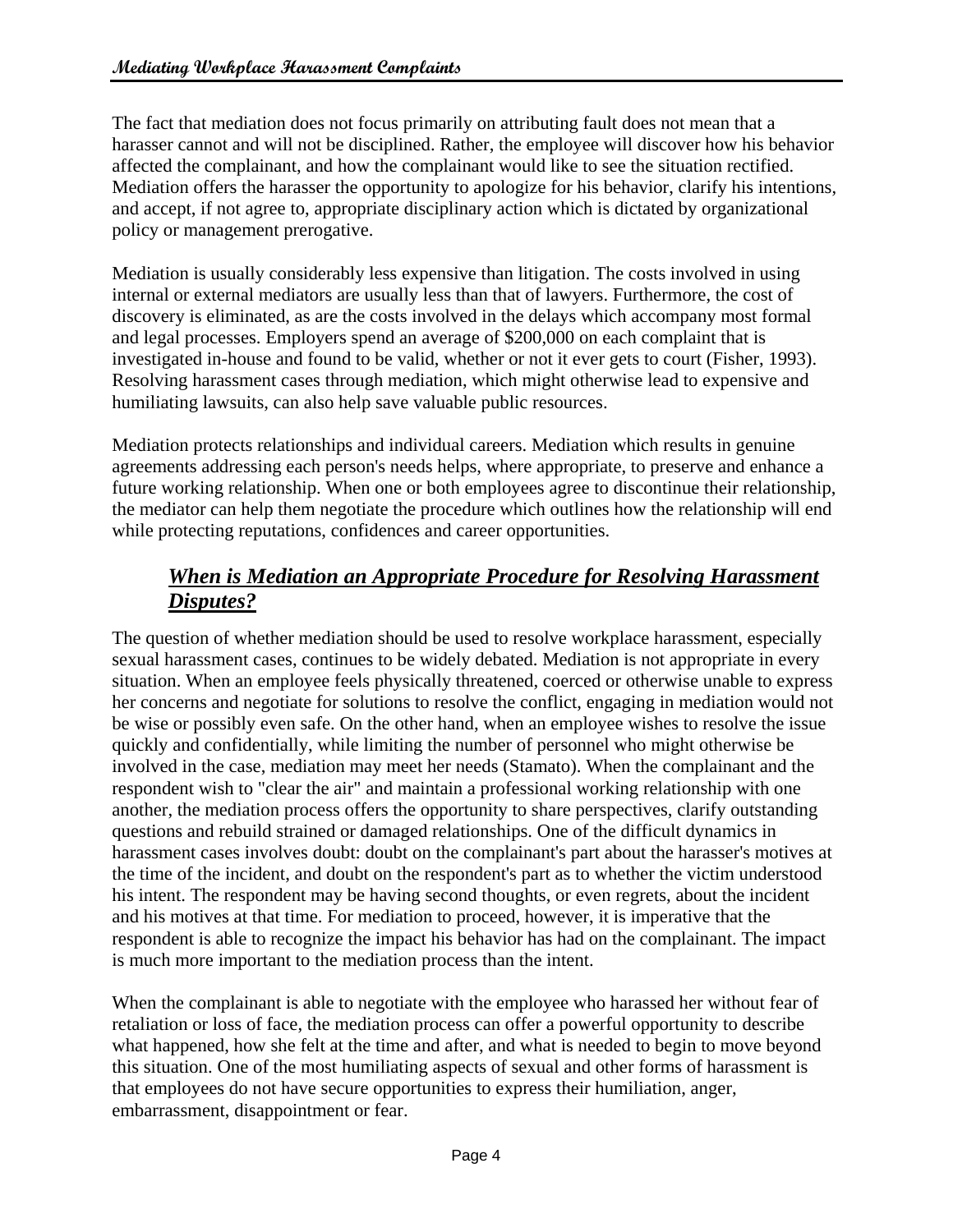In order to determine whether a case is appropriate for mediation, the mediator will want to review existing workplace policies regarding harassment; be aware of the full range of existing dispute resolution processes and procedures, including the availability of employee support services; determine whether the respondent has been involved in a single incident or has a history of harassment; assess the complainant's ability to negotiate without fear; assess whether the respondent is willing and able to negotiate without fear; determine if there have been any counter-allegations on the part of the respondent; and clarify the reporting requirements to the organization.

Prior to accepting a case for mediation, the mediator should know the answers to the following questions: When and how is mediation presented as an option to the complainant and the respondent? How does the organization define the role of the mediator (as a neutral, an advisor, both)? With whom does the mediator liaise before, during and after the mediation? How is the respondent notified of the complaint? How much time is allowed for pre-mediation preparation and post-mediation follow-up? Does the policy require a written agreement from the mediation? If so, who may review it, and who has access to it? What documentation or other communication, if any, does the organization require if the conflict is resolved? Unresolved? What is the role and responsibility of the mediator if the immediate conflict is found to be symptomatic of a larger, more systemic problem?

Mediation is most effective when it is an integral part of a larger dispute resolution system which offers support services and is governed by policies stating that the organization will not tolerate any form of harassment, including sexual harassment. These policies should specify that a supervisor who harasses or solicits favors (including sexual favors) from an unwilling subordinate in return for promotions, increased wages, job security, or any similar promise will be disciplined or terminated. They should also indicate that unwelcome sexual propositions or hostile or threatening behavior between teammates constitutes harassment and will not be tolerated.

Verifying that a policy is in place which prohibits physical violence, sexual harassment and other forms of hostile or intimidating behavior is the first step in determining whether the organizational culture truly prohibits such behavior. The mediator also needs to know whether this policy is consistently enforced throughout all levels of the organization. If the policy is adamantly enforced in some departments and not in others, or if it is enforced at staff levels but not at the senior management level, it will be difficult, if not impossible, for the aggrieved party to reach an agreement which will be enforced and supported by responsible officials within the organization. In fact, if the organization is not committed to the consistent enforcement of its harassment policy, it is likely that mediation could serve not as a process for resolving painful and difficult issues, but as a method of "pushing the issues under the rug", where the aggrieved employee is placated to the point where she is no longer willing to pursue the matter internally through the organization's procedures, or externally through litigation.

The mediator needs to understand the history of the relationship between the employees in question. A history of violence between the parties or a record of repeated harassment charges is a sign that a case may be better suited to more formal procedures for resolution. A critical point is that violence, sexual harassment, and other forms of intimidating or hostile behavior are not,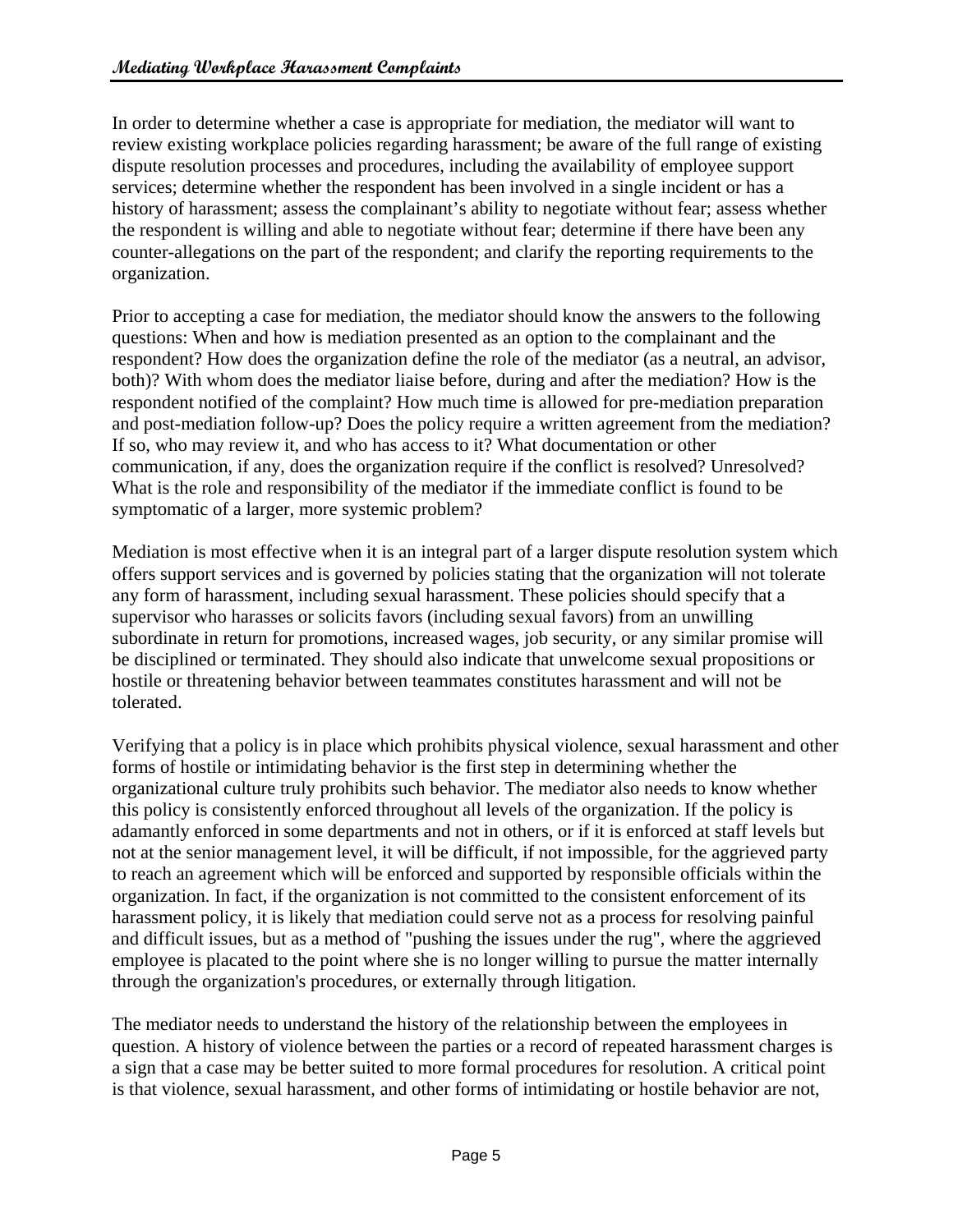themselves, mediable. The focus of workplace harassment mediation is the relationship problem which is caused by the harassment.

Mediation can only be successful if the complainant is willing and able to negotiate with the respondent without fear. The mediator's initial critical task in any harassment case is to determine the extent to which an employee is feeling physically safe and the degree to which she is emotionally vulnerable. The key question to be addressed is under what conditions, if any, is the complainant willing and able to negotiate with the respondent? During a private interview with the complainant, the mediator should pose open-ended questions to uncover the nature and degree of the harassment. A non-threatening, confidential environment for the victim to talk about the situation should be ensured. In cases involving sexual harassment, it is often necessary for the complainant to not only talk about what occurred, but to also express her feelings of shame, anger, and fear. She may have never talked about the harassment beyond indicating that there might be a problem. She may believe that harassment, including sexual harassment, is simply part of the "package" she must accept in order to keep her job or be successful in the future. In many cases there is considerable fear of retaliation.

In addition to reflecting feelings, the mediator needs to ask open-ended questions to explore the situation with the respondent in the initial contact phase. These include: "How would you describe what happened?" "How would you like to see the situation resolved?" "Have you attempted to discuss this situation with the respondent? If so, what happened?" "How has your relationship with the respondent changed since the incident or since the harassment began?" "How closely do the two of you have to work together?" "Do you feel afraid of the respondent?" "How has the organization responded to your situation thus far?"

The employee who demonstrates very low self-esteem, readily assumes blame for the harassment, or is reluctant to engage in a discussion of the situation is probably not a good candidate for mediation. In any case involving sexual harassment, verifying whether the complainant is in need of and has access to support services is important prior to initiating mediation.

A thorough assessment of the respondent's willingness and ability to engage in mediation is also necessary. It is possible that this employee also feels victimized, either because he was harassed by the respondent or by the very way the organization is responding to the situation. His willingness and ability to negotiate is largely dependent on his willingness to accept the fact that there is a problem, and that the situation may be viewed very differently by the complainant. The employee who is unwilling to make concessions or take responsibility for hostile behavior or unwelcome advances may not be a good candidate for mediation. Mediation is not appropriate when the harasser trivializes his actions or believes that there should be no consequences for his harassing behavior. Finally, mediation is not appropriate if there is any hint that the respondent may use the process to humiliate the other party in any way.

If mediation proceeds, who should be at the table? In addition to the complainant and respondent, it is often helpful to include their workplace supervisor if they are employed in the same department. The supervisor, who is familiar with the organization's policies pertaining to sexual harassment and other inappropriate conduct, will be able to monitor any agreement made in mediation. The supervisor ensures accountability to the agreement while offering support and,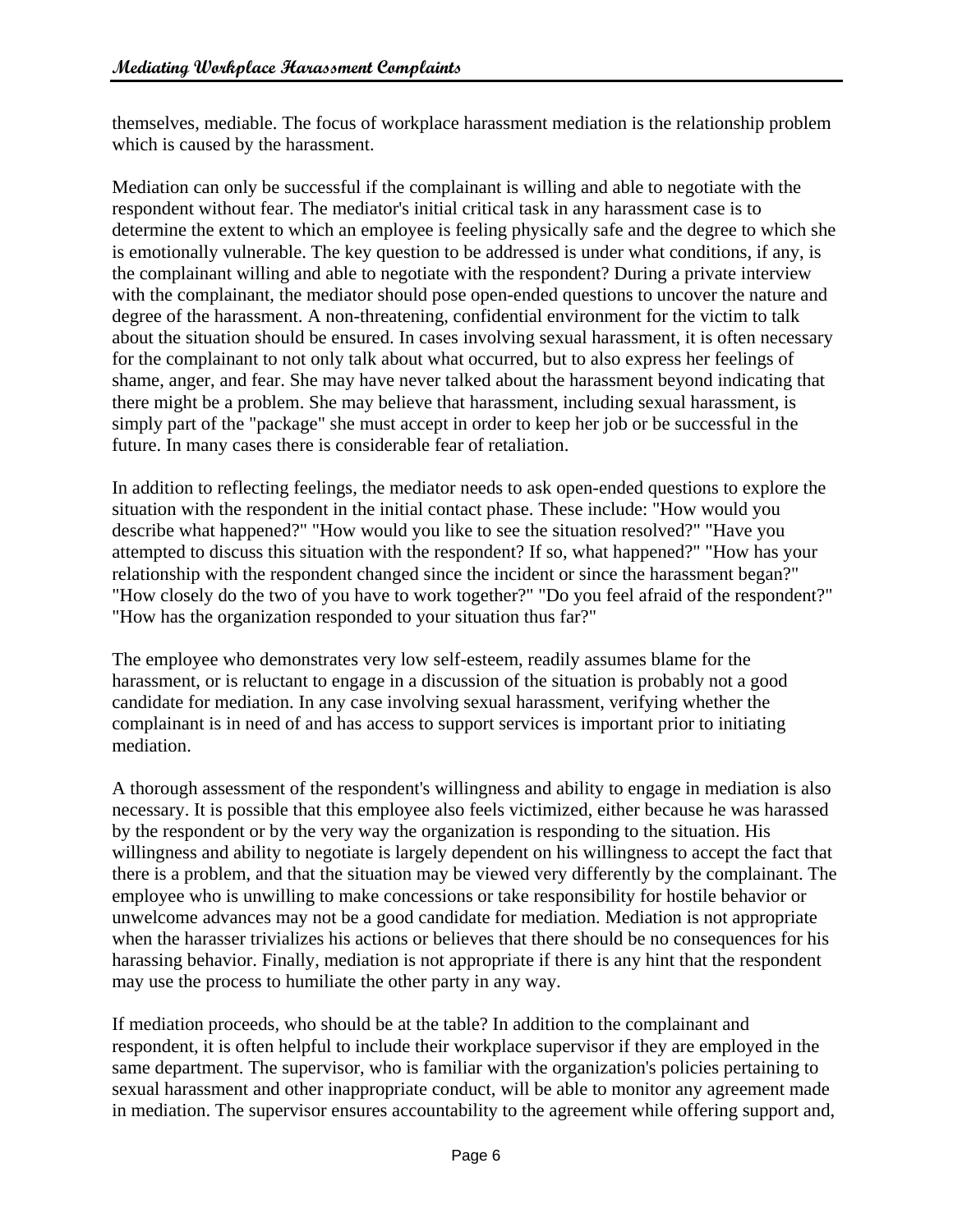where necessary, additional remedial action. It may also be helpful for the complainant and respondent to have support persons to enable them to negotiate effectively. For example, after hearing the details of the problem from both the complainant's and respondent's perspective, the supervisor might determine that the department or the entire organization would benefit from training in preventing harassment.

When should mediation occur? Resolving workplace conflicts early via mediation is usually more cost effective, more expedient and less stressful than relying on formal grievance procedures (DeLeon, 1994, Skratek, 1990). Often these disputes involve tensions which have been allowed to escalate over several months or even years causing relationships and communications to deteriorate, while hostility and frustration escalate.

Different types of workplace mediation programs which deal with harassment are characterized by several different variables:

- Mandatory versus voluntary mediation. The U.S. Army Corps of Engineers has an Early Resolution Program which offers mediation to employees who believe that they are victims of harassment, including sexual harassment. If an employee elects to use mediation, the supervisor or manager must participate. Thus, mediation is voluntary for the aggrieved, but mandatory for whoever is representing the Corps of Engineers.
- Ad hoc versus formal process. Some organizations, such as the U.S. Department of the Interior's Bureau of Reclamation, have established formal mediation services. Others, such as a number of colleges and universities, utilize the expertise of existing staff or hire external mediators on an as-needed basis.

## *Issues and Challenges*

The use of mediation to resolve harassment issues is clearly on the rise and is likely to become an increasingly important option in dispute resolution systems throughout the private and public sector. In the future, social workers and allied human service professionals will be more likely to occupy positions in which they function as workplace mediators. There are many questions and concerns that need to be addressed if their interventions are to be optimally effective.

One of the key issues facing workplace mediators is how do we assess an organization's readiness to accept mediation as a viable procedure for resolving harassment disputes? Although mediation is no longer an unfamiliar practice in the corporate world, it continues to be confused with arbitration. One reason for this is that human resource personnel and union representatives are thoroughly accustomed to arbitration, as it is often a final step in most grievance processes.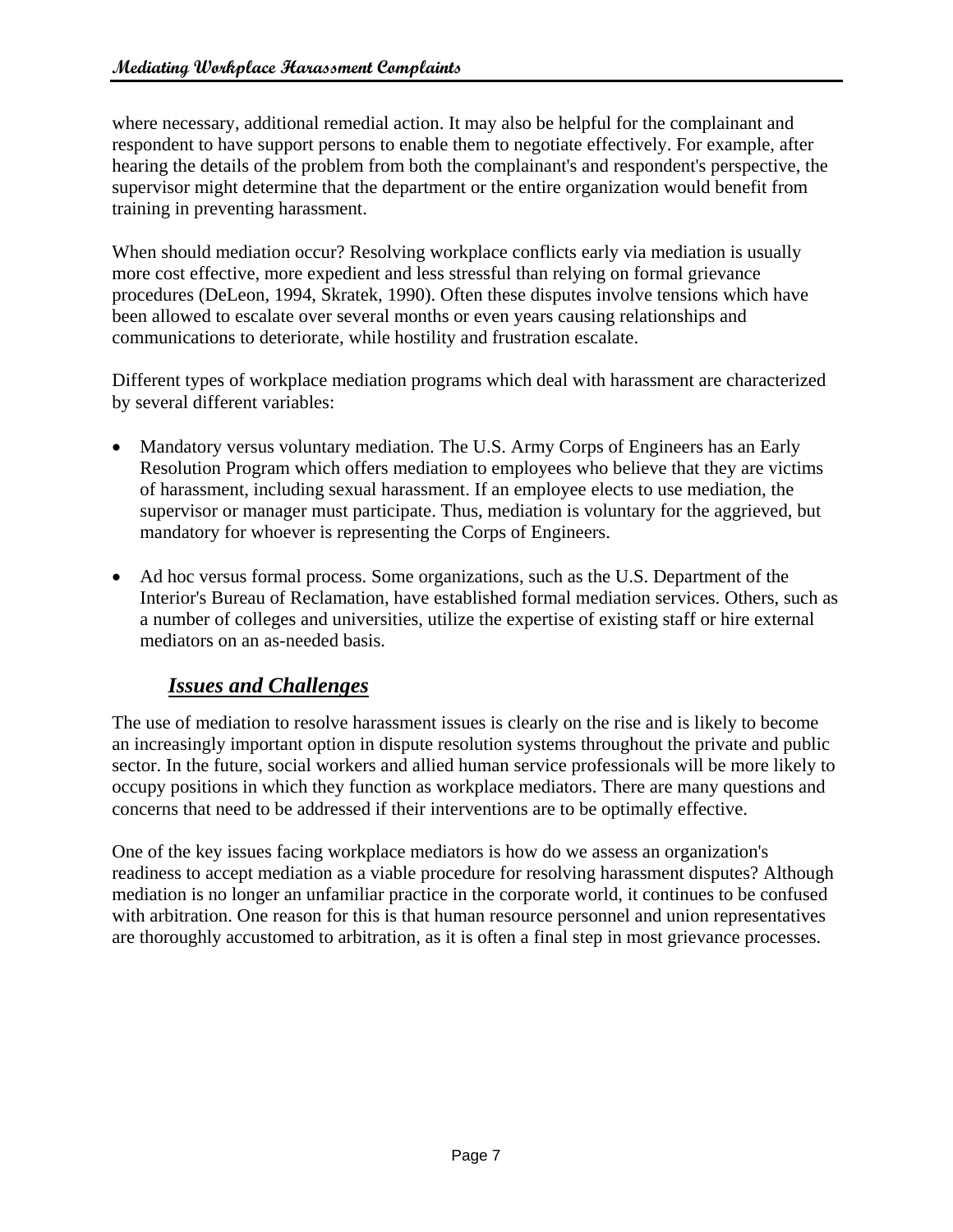There are a number of reasons why an organization might decide to incorporate mediation into its grievance procedure. It may have been confronted with a high conflict, high cost situation, and is looking to reducing its risk in the future. The organization may be in the throes of a protracted litigation which, according to its legal counsel, may potentially cost a substantial amount of money and time. It may be suffering from continued chronic conflict which is not being addressed by its current systems. Finally, many organizations adopt mediation as a result of the influence of an internal champion. This person usually has credibility, established rapport, and access to the decision makers in the organization, has had a positive personal experience with mediation, has previously practiced as a mediator, or has had training in mediation, and has a vision for how the union, management, and specific employees can benefit from an interestbased, non-adversarial process.

Another issue facing mediators in the workplace is: how do we balance the need for privacy versus the right to know? Mediating harassment cases requires confidentiality procedures which protect the employee's right to participate in a process which is private and confidential. This allows employees to express feelings, own responsibility, apologize, and explore possible options for agreement without exposure, or formal internal or external pressures. However, specific limits may need to be imposed which protect employees against harmful acts by another employee or an outsider. It is imperative that confidentiality requirements not allow repeat offenders (employees who continuously harass others) to use mediation as a way of sidestepping disciplinary action, including termination, for such behavior.

How do we deal with fears of retaliation? An employee who has been harassed by his or her supervisor or another upper level manager is usually fearful of retaliation. This can surface during his or her performance review and can affect the opportunity for promotion, transfer, and access to positive references. Perhaps the most subtle and damaging form of retaliation can occur in the day-to-day activities of the team or department. For example, the employee who files a grievance because he or she has been harassed may experience a "chilly climate" in the workplace; not being invited out for a beer after work with the rest of the group, passed over for all the "exciting" projects, or simply being ignored. The mediator's challenge is to enable employees to talk about their fear of retaliation, and then assist the parties to reach agreements on how fears of retaliation can be addressed and resolved productively.

How do we manage power imbalances? Although many harassment cases involve a supervisor who is accused of harassing a subordinate and it is clear that in most of these cases the supervisor has more power than the subordinate, this power differential does not have to prohibit the parties from engaging in mediation. Each party to a dispute has both actual and potential power which can be mobilized to settle the conflict. Power comes in many forms: credibility, technical expertise, control over resources (such as money, labor, and materials), charisma, leadership (formal or informal), access to the media, access to and support from advocacy or consumer groups, relationships with upper management outside work, access to a board of directors or to funding sources, and access to legal counsel. The mediator's challenge is to assess each employee's sources of power and enable each to utilize his or her power in creative and productive ways, as opposed to using it to inflict harm or humiliate the other party.

One method of addressing a real or perceived power imbalance is to legitimize each party's participation in the mediation process, by validating everyone's need to be heard and understood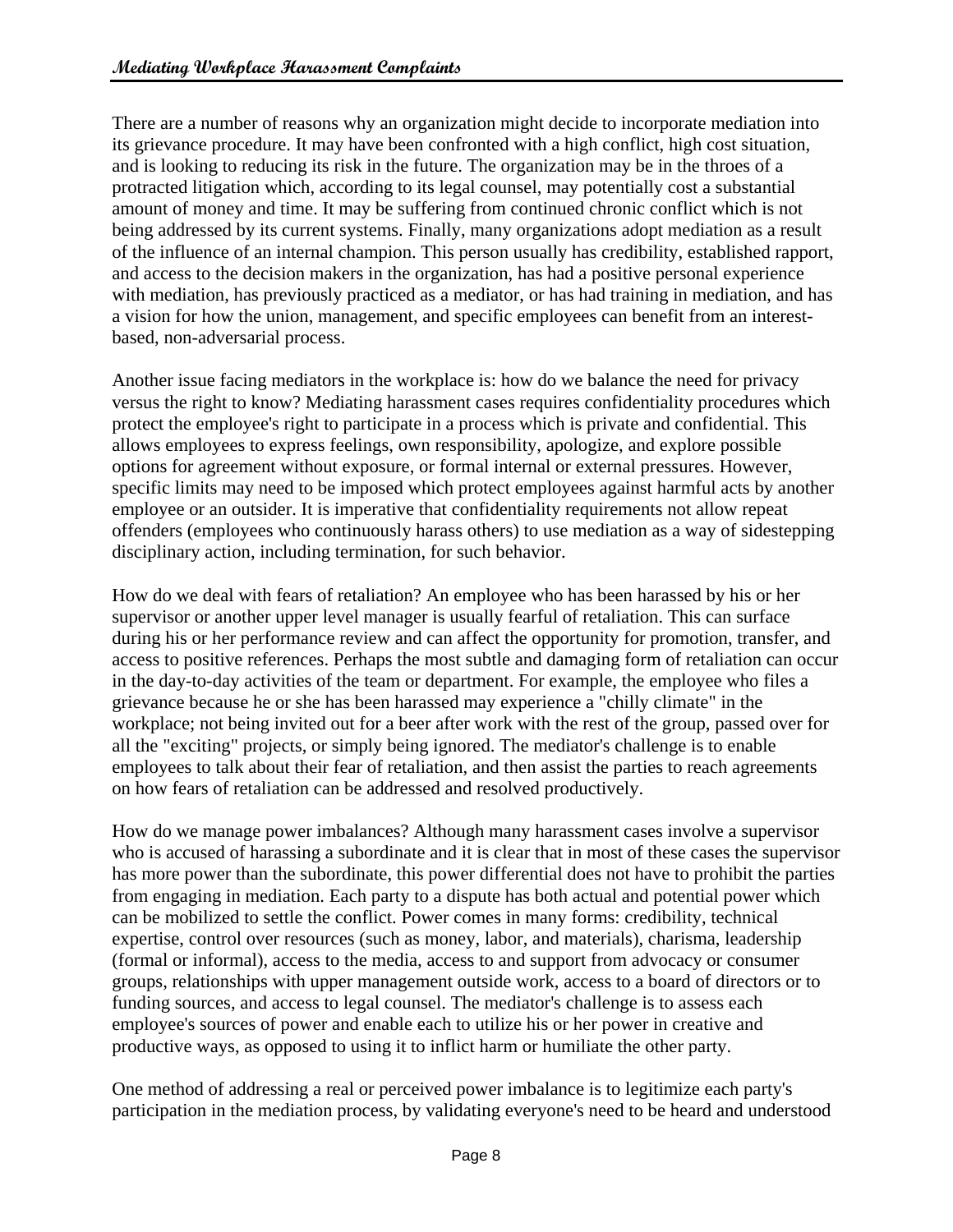and discussing the benefits of reaching agreements or some resolution of the issue. By understanding the history of their relationship, the mediation can structure a process which acknowledges differing points of view, incorporates different styles of communication, and sets forth the expectation that parties will continually be involved in refining the negotiation process.

How can we assure that employees who have experienced harassment, who are unwilling or unable to report the incident due to cultural, class, language, or other barriers have access to the mediation process? Part of the answer to this dilemma lies in the importance of preserving legal and institutional safeguards. Mediation is not meant to replace these safeguards. It is meant to augment the existing systems by offering a less formal and adversarial, interest-based process for resolving disputes.

How can social workers and other human service professionals be better trained to understand and manage the challenging dynamics and ethical dilemmas which may arise during mediation? Courses on mediation and conflict resolution in different fields of practice are gradually being incorporated into social work curricula. As the practice of mediation continues to expand into the corporate arena, social workers and other human service professionals will be called upon to not only act as mediators, but share their expertise in training conflict resolution practitioners in the area of workplace harassment.

These questions are indicative of the challenges facing conflict resolution practitioners, corporate executives, labor unions, and the entire work force as we strive to expand the implementation of mediation. But they are also signs of its growth, importance, and relevance. The concerns we face are more about how to implement this process effectively across cultures, manage power imbalances, maintain neutrality, and preserve and strengthen policies and legislation which prohibit harassment, than whether or not to utilize mediation to solve workplace harassment problems.

### *Alternatives to Mediation in Workplace Harassment Disputes.*

One of the mediator's primary responsibilities is to determine when a case is not appropriate for mediation. Indicators which may cause the mediator to recommend an alternative process include: the complainant cannot or will not negotiate with the respondent do to fear for her own safety or of other forms of retaliation; the respondent denies that there is a problem and does not view the complainant as credible or worthy of respect; the respondent is abusive toward the complainant; the respondent has a history of similar behavior; or the respondent continues to harass the complainant after he/she has agreed to mediate. In these cases the mediator may recommend to all parties and to the appropriate organizational representatives that they explore other alternatives such as: commencing a formal investigation; pursuing the formal grievance process through the union contract, filing a formal complaint with a regulatory agency, or filing criminal charges.

There are some harassment complaints which may not warrant mediation or attention from management or formal authorities. For example, two employees may be smarting from a recent unpleasant disagreement about a particular approach to the marketing of a specific product. The incorporation of mediation and other alternative dispute resolution processes should not supersede "common sense". Employees who have exchanged harsh words and feel remorseful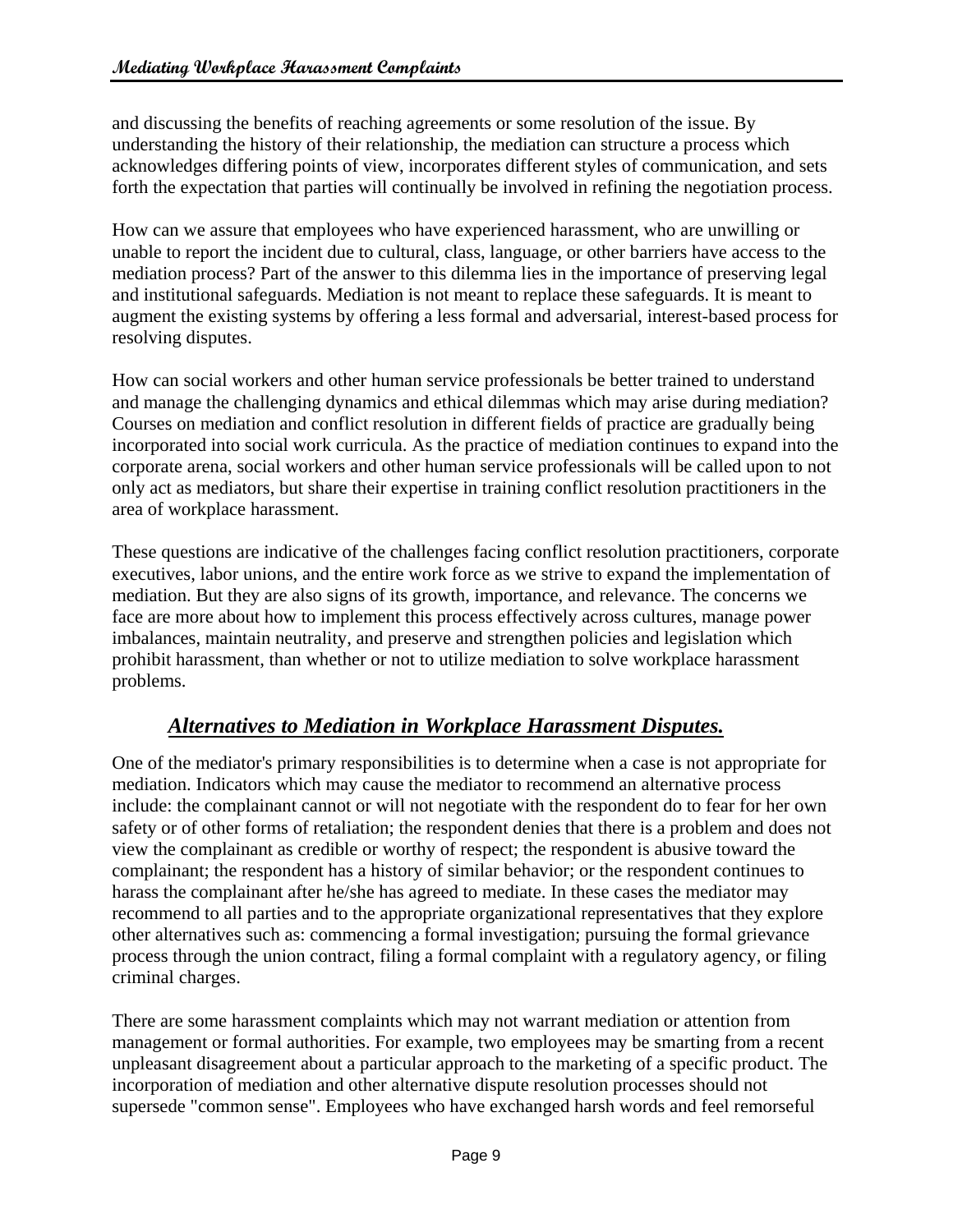ought to be able to negotiate directly with one another, without a third party present, whenever possible. These same two employees ought to have the option to simply "live with their remorse knowing that, with time, most disputes of this nature will heal on their own.

#### *The Process of Mediation of Workplace Harassment Situations*

Dynamics such as power imbalances, diverse cultural views toward conflict, the presence of intense conflict, fear of retaliation, and a former consensual relationship often necessitate the modification of the structured mediation model in workplace harassment situations. The "structured negotiation" approach to mediation involves a neutral third party who assists people in conflict to negotiate an acceptable settlement of contested issues. The mediator does not render a decision, offer legal advice, or provide psychological counseling. The mediator's role is to facilitate a process by which disputants can express their concerns, articulate the issues which need to be addressed, offer proposals for resolving the issues, evaluate the various proposals, and accept those which meet their common and exclusive interests. While it is often important for both the aggrieved employee and the alleged harasser to exchange information, share differing perspectives, and mend their relationship in cases of workplace harassment, where power imbalance is the norm, and the complainant has been threatened or intimidated by the other, a modified approach to mediation should be used.

Caucusing which involves holding private meetings with each employee before and during the mediation is useful for several reasons. Prior to determining whether the case is appropriate for mediation, the mediator can assess each employee's willingness and ability to negotiate. Late in the process, private meetings may be the appropriate forum for dealing with high levels of emotion, or integrating unexpected information. One employee may be having difficulty articulating a proposal; in a caucus, the mediator is in a better position to coach that employee on how to present the proposal.

Shuttle mediation is often used in workplace harassment mediation. Employees are placed in separate rooms and the mediator moves between them, building an agenda and soliciting proposals. The mediator develops a draft settlement agreement and urges each employee to refine the document. When the employees are satisfied with the agreement, each receives a copy and the mediation process is concluded. The disadvantage of shuttle mediation is that the employees do not communicate directly with each another. Although this model can protect vulnerable employees, it also sends a message that the complainant and respondent are unable or unwilling to deal with one another in a productive or reasonable manner. If there is little need for an ongoing working relationship, this model works well, as it serves to resolve the issues without requiring further contact.

In most cases the complainant and respondent will continue working together, and in such instances face-to-face negotiation is generally recommended. If the parties reach an impasse in their negotiations, advisory mediation may be offered, in which the mediators can issue an advisory opinion regarding how the dispute might be resolved in a fair and reasonable manner. The parties can use this recommendation as the basis for further negotiation, or reject it outright and proceed to another forum to resolve their differences. It should be noted that once a mediator has rendered an opinion, even though it is advisory and non-binding, he or she may be viewed as significantly less neutral and impartial by one or both parties. While the opinion may break the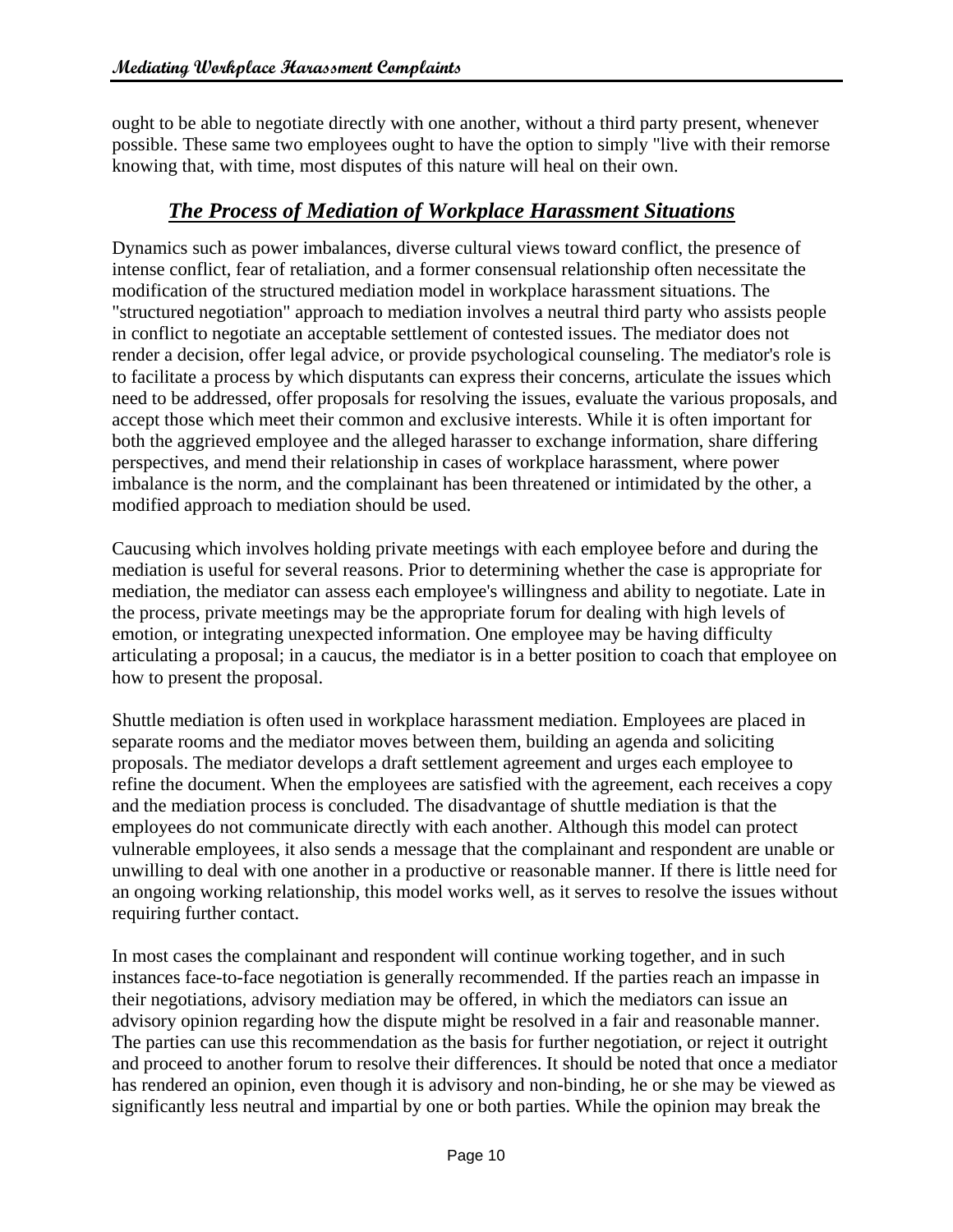deadlock, the mediator's role will have shifted from that of a process facilitator to that of an advocate. For this reason, advisory mediators should withhold their opinions until the end of the process. Many disputants opt to accept the mediator's recommendation as the basis for settlement of their particular conflict.

The workplace mediation process can vary tremendously. The workplace may elect to use an internal mediator, an external mediator, or a combination of the two. The reporting requirements placed on the mediator vary from one setting to another, depending in part on whether it is a private organization or a government agency. The ground rules which employees follow during the process will vary from case to case. How the disputants define successful outcomes will also vary.

Several factors will guide an organization in its selection of a mediator. Internal mediators are often less expensive, and the internal mediator's familiarity with the organization's purpose, policies, norms, and culture may serve to expedite the process. On the other hand, an external mediator may be viewed as more neutral and impartial. The external mediator is less apt to focus on how the organization has historically resolved similar problems. In the presence of an external mediator, disputants are less likely to debate the specifics of personnel policy applications, and may be more willing to engage in an open discussion with several creative solutions to the issues.

How much substantive knowledge should the mediator possess? The mediator who is familiar with relevant employment legislation and precedent-setting decisions will be better equipped to assist all parties in understanding their rights and responsibilities, while enabling them to strongly advocate for solutions which meet and protect their interests. The mediator who is familiar with both internal and external policies and regulations will be more effective in assisting the parties in developing settlement agreements which are compatible with existing organizational policy and legislative intent.

#### **A Six-Stage Mediation Process**

Initial Contact with the Parties. It is important to initiate the workplace mediation process as soon as possible after a harassment complaint is received and the suitability of the case for mediation has been initially determined. A complaint may be brought to the attention of the human resource specialist who then contacts the manager of the department, the shop steward, the ombudsperson's office, the equal employment opportunity or diversity specialist, or the organizational development specialist to notify them of the problem, and solicit their expertise in an effort to resolve it. Conflicts involving harassment, hostile behavior and threats of violence need immediate attention; delays may cause problems with confidentiality, and the conflict may escalate out of control. General guidelines for resolving most harassment disputes are: adopt and enforce organizational policy which prohibits harassment, including sexual harassment, physical violence, and other forms of hostility; commit to resolving the problem by involving only those closest to the conflict; and follow up to ensure that the situation is resolved.

In this stage, the mediator should clarify his role and issues of confidentiality, listen empathetically to understand each party's perspective, and establish rapport. The goal of the mediator at this initial stage is to understand the conflict, develop potential mediation strategies,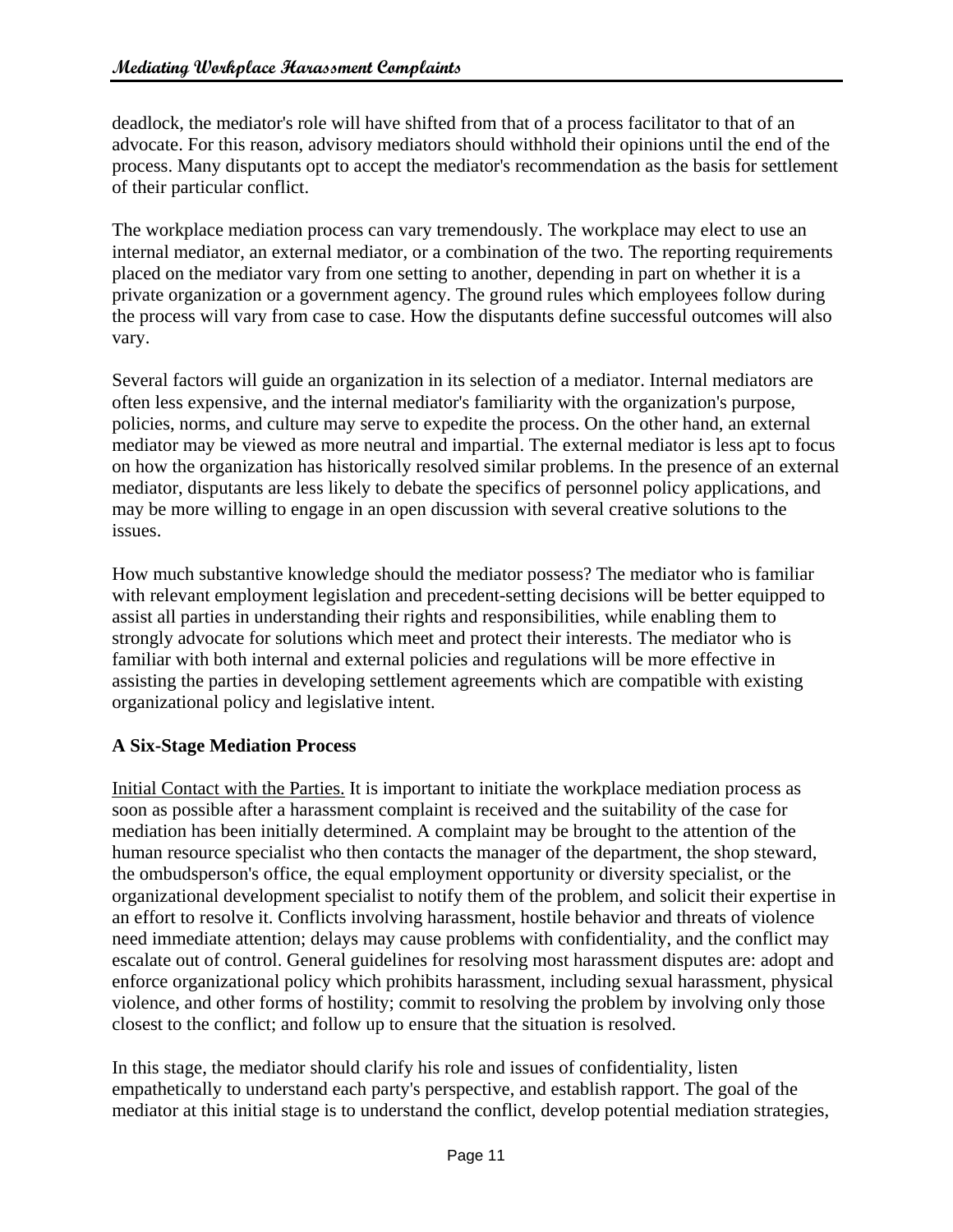and educate the parties about the process. In order to understand the conflict and develop an effective strategy, the mediator may pose questions such as: What is the problem you are experiencing? What is this conflict really about? How long has it been going on? Any changes over time? What prompted you to bring this forward at this time? Are their power issues involved? What impact is this having on you? What impact is this having on others you work with? What risks are there in proceeding? In not proceeding? Who else knows about the conflict? About taking this forward? What, if anything, has been done to deal with the conflict? What would you need to resolve this conflict? (Burdine)

Information Gathering. The emphasis at this stage is on exploring and understanding the context within which the conflict is occurring and the options that are available to assist with resolution. In almost every case, the mediator will want to consult with organizational representatives such as human resource personnel, union stewards, or in-house council regarding the existence of relevant policies, confidentiality, and ability to assist in resolution.

Preparing the Parties for Mediation. In structuring an effective mediation process, attention should be given to establishing specific procedures and guidelines that will promote openness while protecting against personal attacks and other forms of retaliation. Therefore, guidelines are needed which protect alliances and clarify the scope of confidentiality in order to encourage the disclosure of information, which is germane to the resolution of the issues. It is critical to specify that threats, demands, and other forms of intimidation will not be allowed. Instead, employees will be expected to appeal to each other's conscience, values, ideals, loyalties, commitments and common sense.

The most useful ground rules for mediation are often developed by the employees themselves. This is especially true for parties who have dealt unsuccessfully with one another in the past. They are the experts on what needs to be limited, changed, or tolerated in order for assisted negotiations to have a chance of success.

During this stage, the mediator further clarifies each party's interests, helps each party assess his/her sources of power, helps each party create or fine tune options for resolution, designs a process which speaks to each party's specific needs, concerns, and styles of negotiation, provides information to each party about the process, and schedules the mediation if the parties are ready to mediate. These tasks are accomplished with each party individually.

Joint Meetings. During the joint meeting between the mediator, complainant, and respondent, the mediator reviews the parameters of confidentiality, explains his/her role, and suggests an agenda for the meeting. The mediator's role is to facilitate communication and understanding, help to clarify misunderstandings by posing useful questions, and draw out options for resolution to the conflict.

Reasonable Outcomes. Reasonable outcomes can be defined by the parties in several ways. Salvaging or strengthening the relationship between the employees may be a primary goal. Clarifying intentions and circumstances surrounding the incident(s) may be one of the most important outcomes. Employees may define the most desirable outcomes as those which alleviate feelings of hate or reduce acts of violence. It goes without saying that in almost every case, employees will want specific agreements which resolve specific issues. These agreements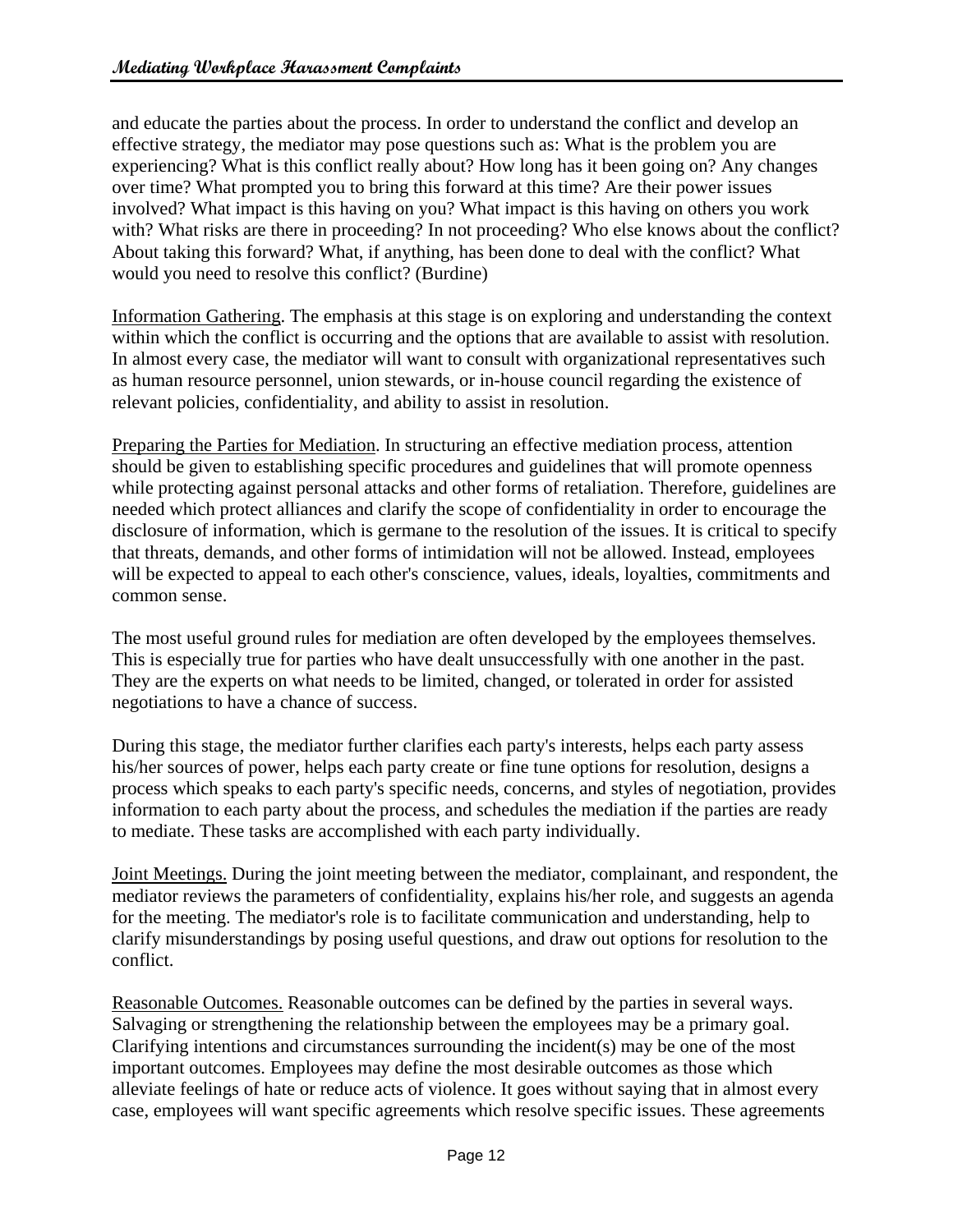might involve a written apology, a reallocation of duties which serves to separate the disputing parties, a change of supervisors, a transfer, specific disciplinary action, or recommended policy revisions.

In some circumstances, the very notion of trying to reach a specific, permanent solution may cause an employee to resist any forward movement due to a sense of loss of control or a feeling of being trapped. On the other hand, mediation that remains deliberately vague when employees are anxious to pin things down serves little purpose and may increase parties' sense of frustration. Depending on the complexity of the issues and the relationship history of the parties, solutions may need to be on a trial, a temporary or an incremental basis. Parties may need the opportunity to test their agreements, further examining their perceptions and stereotypes, or changing certain aspects of their behavior.

Follow-Up. Prior to ending the mediation, a follow-up plan will need to be developed and included as part of the agreement which addresses the following questions: Who will monitor both positive and negative changes in the workplace? What will the parties need to return to a "normal" work environment? What do others need to know, if anything, in order to put closure to this conflict? What is the time frame for implementing any agreements? What resources are available if the resolution breaks down? What ongoing contact, if any, should the mediator have with each party? What communication is needed with HR or the union? What reports and statistical information is needed to close the file? (Burdine)